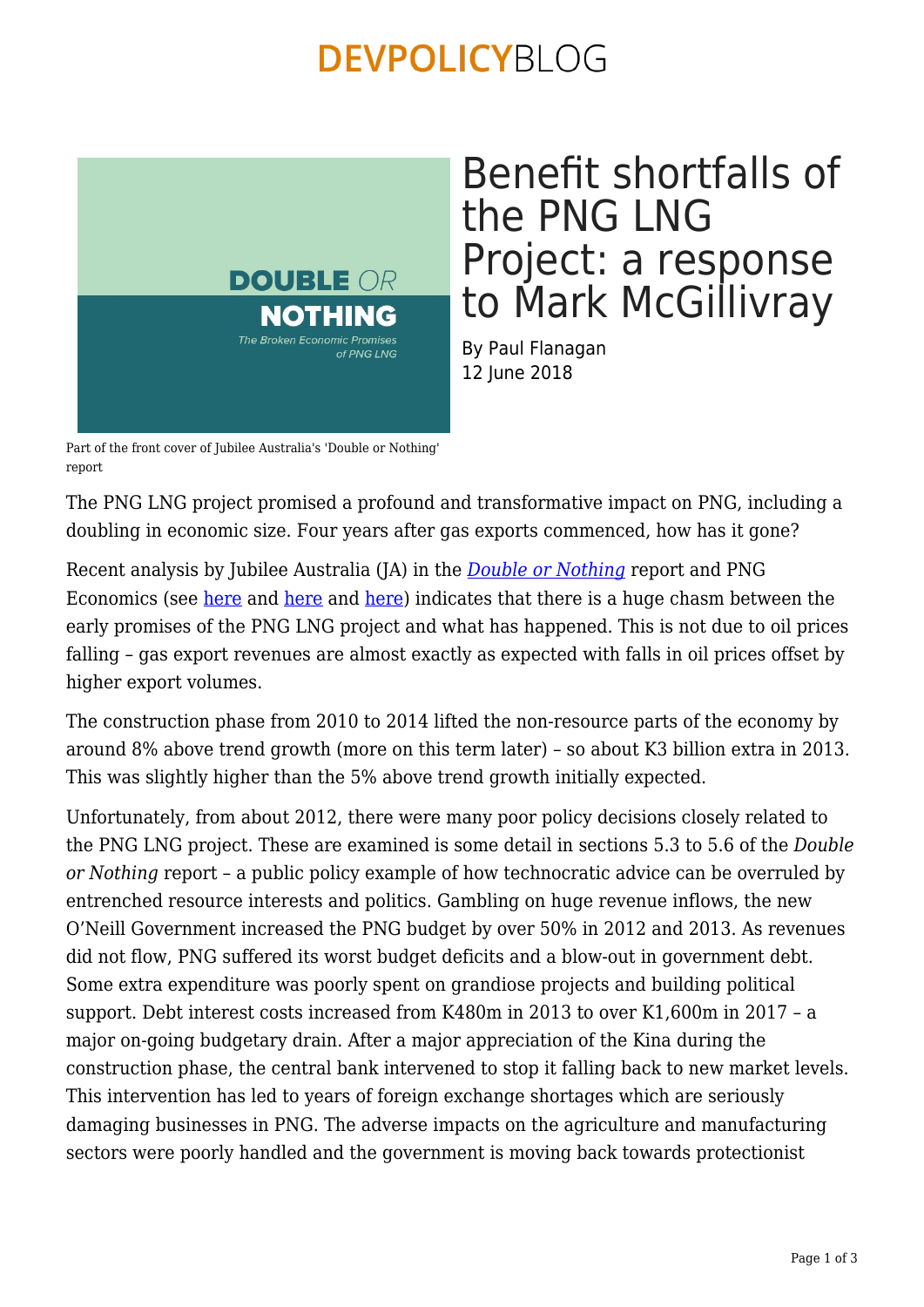# **DEVPOLICYBLOG**

policies. The government also made poor investment decisions, including losing at least K750m from share trading in resource companies.

These poor policies, all associated with the PNG LNG project, mark PNG's fall into a resource curse. Arguably, this is the third time this has occurred – there were similar poor policies around the Bougainville copper mine during the 1980s and poor policies around the major resource expansion in the early 1990s.

Economic indicators since the start of gas production have been bad for PNG. GDP did not double as predicted by the muddled modelling of an ACIL-Tasman report commissioned by ExxonMobil. The GDP gain was possibly 10% in 2016 (probably less, as PNG Treasury's 2016 GDP estimates are probably too high). However, the poor economic policies induced by the project mean that even these GDP gains are being eliminated as the non-resource parts of the economy suffer. By 2016, non-resource GDP *with* the PNG LNG project was actually less than non-resource GDP *without* the PNG LNG project, assuming an underlying growth trend of the economy of 5%. By 2020, the same occurs for total GDP with poor economic policies swamping the K10 billion initial boost to production from LNG.

A key challenge for any analysis of the impacts of any major change in an economy is how the economy would have gone without the change. The importance of this key assumption was acknowledged as the most difficult issue in the JA report (first question in appendix 2). The JA report used an "underlying growth path" based on trend analysis of how the economy was performing prior to the analysis. This is a very common approach – whenever you see projections in Australian budget papers, this is simply the number from trend analysis. A sensitivity analysis was undertaken on the impact of using an assumed 5% underlying growth path, with key results included on page 17 of the report. Any reasonable assumptions re-enforced the message that the promises of the project were massively overstated.

In this context, it was surprising that the [recent blog](https://devpolicy.org/economic-analysis-of-the-png-lng-project-20180607/) by Mark McGillivray claimed that the JA report "is remarkably silent on the importance of this key assumption to its findings, with no real attempt to credibly justify or evaluate it." This is just factually wrong and my comments on his blog set out the reasons why that is the case.

As supported by PNG's Treasurer Charles Abel's more balanced response to the report, there is general acknowledgement that the project has failed to deliver the level of expected benefits. The subsequent JA report *[On Shaky Ground](http://www.jubileeaustralia.org/resources-1/Reports)* also highlights the failure to deliver expected benefits at the local level. An excellent article by [The Monthly](https://www.themonthly.com.au/issue/2018/may/1525096800/jo-chandler/papua-new-guinea-s-resource-curse) explores the potential social and political risks that flow from these dashed expectations.